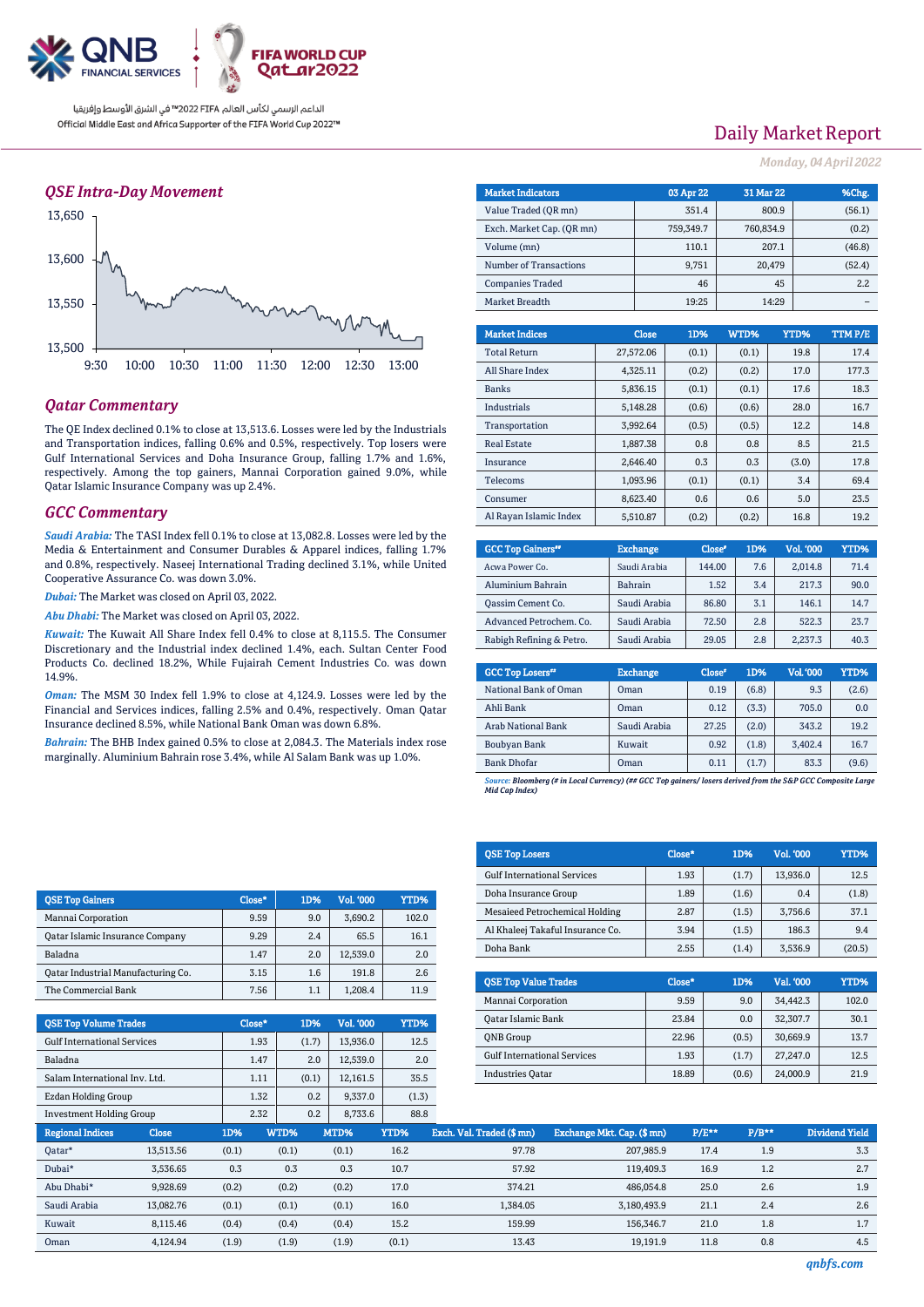

# Daily Market Report

#### *Monday, 04 April 2022*

| Bahrain                                                                                                                                                                                              | 2.084.28 | 0.5 | 0.5 | ∪.∟ | 16.0 | 10.65 | 33,259.0 | 8.8 | 1.0 | <b>I.I</b> |
|------------------------------------------------------------------------------------------------------------------------------------------------------------------------------------------------------|----------|-----|-----|-----|------|-------|----------|-----|-----|------------|
| : Bloomberq, Qatar Stock Exchange, Tadawul, Muscat Securities Market and Dubai Financial Market (** TTM; * Value traded (\$ mn) do not include special trades, if any, * Data as of April 01, 2022): |          |     |     |     |      |       |          |     |     |            |

### *Qatar Market Commentary*

- The QE Index declined 0.1% to close at 13,513.6. The Industrials and Transportation indices led the losses. The index fell on the back of selling pressure from Qatari shareholders despite buying support from GCC, Arab and Foreign shareholders.
- Gulf International Services and Doha Insurance Group were the top losers, falling 1.7% and 1.6%, respectively. Among the top gainers, Mannai Corporation gained 9.0%, while Qatar Islamic Insurance Company was up 2.4%.
- Volume of shares traded on Sunday fell by 46.8% to 110.1mn from 207.1mn on Thursday. Further, as compared to the 30-day moving average of 301.9mn, volume for the day was 63.5% lower. Gulf International Services and Baladna were the most active stocks, contributing 12.7% and 11.4% to the total volume, respectively.

| traded (\$ mn) do not include special trades, if any, * Data as of April 01, 2022) |        |         |                  |  |  |  |  |  |  |
|------------------------------------------------------------------------------------|--------|---------|------------------|--|--|--|--|--|--|
| <b>Overall Activity</b>                                                            | Buy %* | Sell %* | Net (QR)         |  |  |  |  |  |  |
| Oatari Individuals                                                                 | 35.65% | 40.89%  | (18, 431, 712.5) |  |  |  |  |  |  |
| <b>Oatari Institutions</b>                                                         | 19.60% | 34.64%  | (52,858,467.8)   |  |  |  |  |  |  |
| Qatari                                                                             | 55.25% | 75.53%  | (71, 290, 180.3) |  |  |  |  |  |  |
| <b>GCC Individuals</b>                                                             | 0.69%  | 0.63%   | 229,728.5        |  |  |  |  |  |  |
| <b>GCC</b> Institutions                                                            | 4.78%  | 2.53%   | 7,913,573.6      |  |  |  |  |  |  |
| GCC                                                                                | 5.47%  | 3.16%   | 8.143.302.1      |  |  |  |  |  |  |
| Arab Individuals                                                                   | 14.92% | 12.31%  | 9,168,002.4      |  |  |  |  |  |  |
| <b>Arab Institutions</b>                                                           | 0.43%  | 0.00%   | 1,498,470.0      |  |  |  |  |  |  |
| Arab                                                                               | 15.34% | 12.31%  | 10,666,472.4     |  |  |  |  |  |  |
| Foreigners Individuals                                                             | 3.20%  | 6.61%   | (11,955,904.0)   |  |  |  |  |  |  |
| <b>Foreigners Institutions</b>                                                     | 20.74% | 2.40%   | 64,436,309.8     |  |  |  |  |  |  |
| <b>Foreigners</b>                                                                  | 23.94% | 9.01%   | 52.480.405.8     |  |  |  |  |  |  |

*Source: Qatar Stock Exchange (\*as a % of traded value)*

### *Earnings Releases and Earnings Calendar*

### Earnings Releases

| Company                                       | <b>Market</b> | <b>Currency</b> | Revenue,<br>$(mn)$ 402021 | % Change<br>YoY | <b>Operating Profit</b><br>(mn) 402021 | % Change<br>YoY | <b>Net Profit</b><br>(mn) 402021 | % Change<br>YoY |
|-----------------------------------------------|---------------|-----------------|---------------------------|-----------------|----------------------------------------|-----------------|----------------------------------|-----------------|
| Fertiglobe plc                                | Abu Dhabi     | AED             | 3.310.7                   | 113.5%          | 1.304.6                                | 618.4%          | 975.9                            | 667.8%          |
| Umm Al Qaiwain General Investment Co.         | Abu Dhabi     | <b>AED</b>      | 34.6                      | 13.0%           | $\overline{\phantom{a}}$               | -               | 59.3                             | 210.2%          |
| Abu Dhabi National Co. for Building Materials | Abu Dhabi     | AED             | 31.1                      | $-37.7%$        | 0.8                                    | $-77.0%$        | (41.6)                           | N/A             |
| Dana Gas                                      | Abu Dhabi     | <b>AED</b>      | 452.0                     | 29.5%           | 195.0                                  | 126.7%          | 317.0                            | N/A             |

*Source: Company data: DFM, ADX, MSM, TASI, BHB. (#Values in Thousands, \*Financial for FY2021)*

#### Earnings Calendar

| <b>Tickers</b> | <b>Company Name</b>                          | Date of reporting 1Q2022 results | No. of days remaining | <b>Status</b> |
|----------------|----------------------------------------------|----------------------------------|-----------------------|---------------|
| ONBK           | ONB Group                                    | 11-Apr-22                        |                       | Due           |
| <b>OIBK</b>    | <b>Oatar Islamic Bank</b>                    | 12-Apr-22                        |                       | Due           |
| QFLS           | <b>Oatar Fuel Company</b>                    | 13-Apr-22                        |                       | Due           |
| <b>OEWS</b>    | <b>Qatar Electricity &amp; Water Company</b> | 17-Apr-22                        | 13                    | Due           |
| ABOK           | Ahli Bank                                    | 19-Apr-22                        | 15                    | Due           |
| QLMI           | OLM Life & Medical Insurance Company         | 25-Apr-22                        | 21                    | Due           |
| <b>AKHI</b>    | Al Khaleej Takaful Insurance Company         | 27-Apr-22                        | 23                    | Due           |

*Source: QSE*

#### *Qatar*

- QNB Group to disclose its Q1 financial results on April 11 QNB Group to disclose its financial statement for the period ending 31st March 2022 on April 11, 2022. (QSE)
- Alkhaleej Takaful Insurance to disclose its Q1 financial results on April 27 – Alkhaleej Takaful Insurance to disclose its financial statement for the period ending 31st March 2022 on 27/04/2022. (QSE)
- QLM Life & Medical Insurance Company to disclose its Q1 financial results on April 25 – QLM Life & Medical Insurance Company to disclose its financial statement for the period ending 31st March 2022 on 25/04/2022. (QSE)
- MPHC, IQCD & QatarEnergy give the go-ahead to QVC for a new PVC project and award of relevant EPC contract – The Board of Directors of Mesaieed Petrochemical Holding Company (MPHC) and Industries Qatar (IQCD) has approved the award of an Engineering, Procurement, Construction (EPC) contract for a new Polyvinyl Chloride (PVC) plant by their joint venture; Qatar Vinyl Company (QVC), with a total contract value of \$239 million. QVC & the new PVC plant: QVC is a joint venture between MPHC with 55.2% stake, Qatar Petrochemical Company (Qapco) with 31.9% stake and QatarEnergy with 12.9% stake. Qapco is a joint venture, wherein, IQCD owns 80% of the shares. The new PVC

plant's construction is expected to be completed by mid-2025. The plant targets a nameplate capacity of 350,000 metric tons per annum of Suspension PVC (S-PVC). The new plant will be integrated with the existing QVC facilities, located at Mesaieed Industrial City, and will source feedstock (i.e., Vinyl Chloride Monomer (VCM)) from the existing facilities. The new plant will further maximize synergies on account of efficient water & power usage; existing supply chain capabilities, while assuring sustainable operations. Strategic realizations of the new PVC project: Being the first PVC plant in the State of Qatar, the project aims to position Qatar as a new regional player in PVC production, while reinforcing the downstream value chain. The plant will not only boost private sector industrial investments, but also provides a homegrown source of PVC and expands the economic potential of local industries. The new PVC plant aims to meet the growing demand in the PVCconsuming industries, such as the construction industry. PVC produced at the new plant is expected to meet the domestic market demand and provide opportunities to export internationally. PVC as a product, can be handled, stored & shipped safely and seamlessly; and could be coupled with other similar products produced in Qatar to provide opportunities for optimized logistical cost structures. The launch of a new PVC plant will improve their strategic positioning in the downstream sector while enhancing shareholder value. The project aims to create competitive and sustainable PVC production facilities that will further consolidate their industrial output, while building strength through operational excellence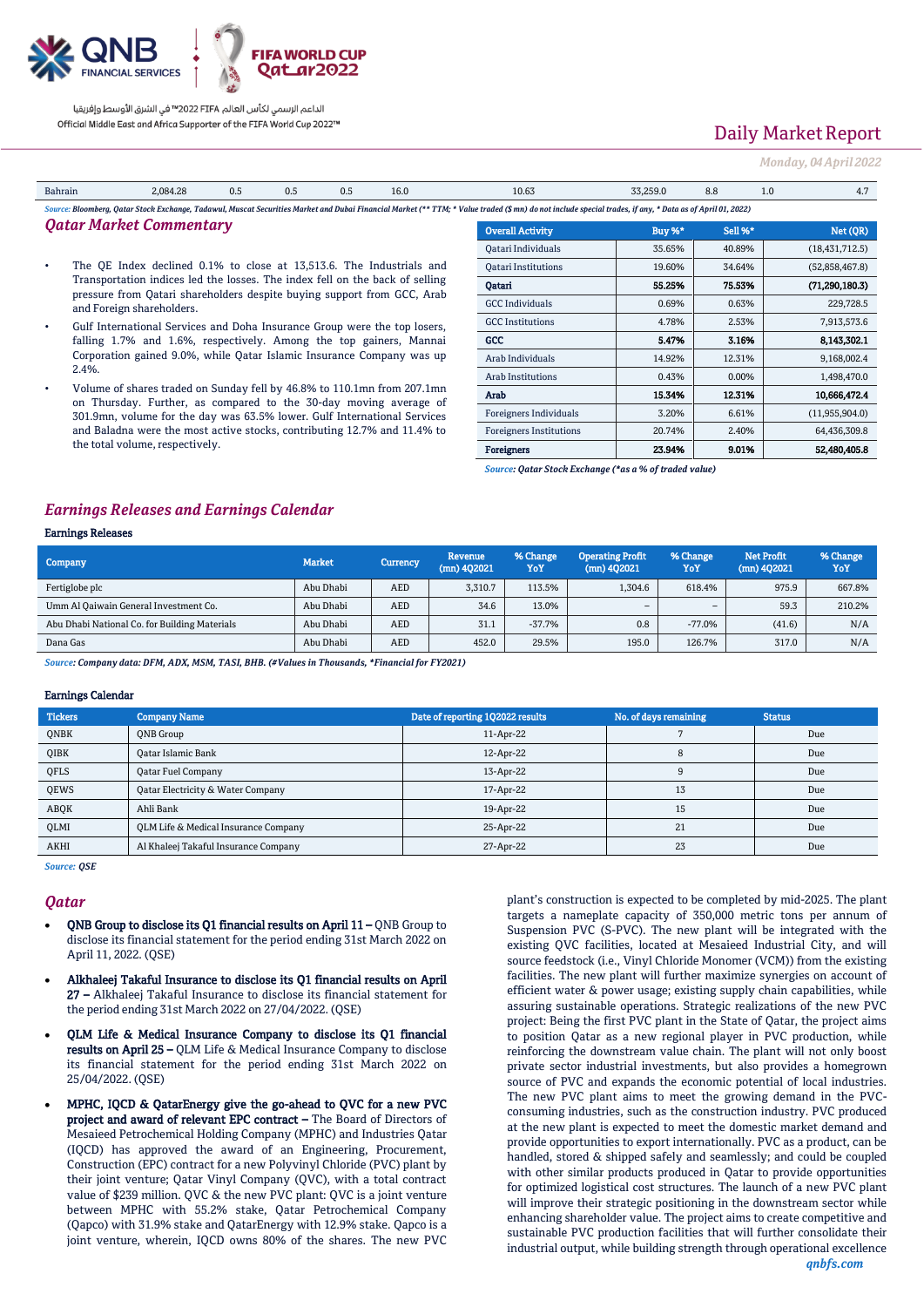

and responsible growth, and diversifying their reach to newer markets.  $(OSE)$ 

- Widam Food's Board of Directors nominees for the period (2022-2024) List of Non-Independent: Mr. Saad Nasser R S AL- KAABI - Qatar- BSc Business Administration - (representing) Simsima LLC for Real Estate Investment, Mr. Safwan Fayez Hussein AL MOUBAYDEEN-Jordan-Master of Laws, UK International Trade (representing) Al-Etkan Trading LLC, Mr. Hesham Mostafa Mohamed EL SAHATRY – Egypt- BSc Architecture Engineering (representing) Al-Tayebin Trading & Services LLC, Mr. Ossama Nadim Ammoun – Lebanon - Bachelor of Laws and Bachelor of Arts (representing) Manazel Trading LLC, Mr. Tony Saliba HAJJAR - USA - BSc Civil Engineering (representing) AlKura Thahabia LLC, Mr. Nawaf Ibrahim A AL-MANA – Qatar - Masters Engineering and Business Administration. List of Independent: Mr. Ali Ibrahim A. AL-A.GHANI – Qatar-BSc of Business Administration, Mr. Farhoud Hadi R A AL\_HAJRI – Qatar- MBA and BSc Science, Mr. Mohmmed Abdulla J ALKUBAISI – Qatar- BSc Mechanical Engineering, Mr. Abdulaziz Ali A A ALMURAIKHI – Qatar- BSc Chemical Geology, Mr. Tareq Fawzi Salem AYOUB – Jordan - PhD Engineering, Mr. Eisa Khalid E Y AL-MASLAMANI – Qatar - Certificate of Electronics and Diploma in Business Administration. (QSE)
- Qatar ports record brisk movement of cargo, building materials in March – Qatar's maritime sector saw a buoyant year-on-year expansion in general cargo and building materials during March 2022, according to Mwani Qatar. The general cargo handled through Hamad, Doha and Al Ruwais ports stood at 149,520 tons in March 2022, which showed 11.32% and 19.28% growth YoY and MoM respectively. Hamad Port – whose multi-use terminal is designed to serve the supply chains for the RORO, grains and livestock – handled 58,895 freight tons of break-bulk and 85,125 freight tons of bulk in March this year. On a cumulative basis, the general cargo movement through the three ports totaled 476,612 tons in the first quarter (Q1) of this year. The number of ships calling on Qatar's three ports stood at 216 in March 2022, which was 13.6% lower on yearly basis but was up 1.41% MoM. As many as 657 ships called on the ports in January-March this year, a 12.05% decline YoY. Hamad Port – whose strategic geographical location offers opportunities to create cargo movement towards the upper Gulf, supporting countries such as Kuwait and Iraq and south towards Oman – saw as many as 121 ships call on the port. The building materials handled amounted to 64,651 tons in March this year, which grew 32.15% and 38.63% respectively on yearly and monthly basis respectively in the review period. A total of 161,592 tons of building materials had been handled by these three ports in Q1. (Gulf times)
- Al Faleh Educational Holding signs an MoU AFG College with the University of Aberdeen, a wholly owned subsidiary of Al Faleh Educational Holding and Al Jazeera Media Institute (AJMI) have signed a memorandum of understanding (MoU) on Monday, March 21 during a ceremony held in the State of Qatar, enabling them to share experiences in various fields of media and research. Commenting on the announcement of the memorandum of understanding between AFG College and Al Jazeera Media Institute, Dr. Sheikha Aisha Bint Faleh Al Thani, Chairperson of Al Faleh Educational Holding said, "Al Faleh Educational Holding always seeks to expand and enrich the college's role in supporting the human cadre and enhancing the individual's media skills. In addition, the college is constantly working to provide technical expertise to support and strengthen the education sector in the State of Qatar." Brian Buckley, Principal of AFG College with the University of Aberdeen, said the signing of the memorandum of understanding between Al Jazeera Media Institute and AFG College with the University of Aberdeen provides the starting point for the development of this unique and inspiring collaboration. (QSE)
- Mannai Corporation to hold its AGM and EGM on April 26 Mannai Corporation announced that the General Assembly Meeting AGM and EGM will be held on 26/04/2022, virtually using the Zoom application platform at 09:00 PM. In case of not completing the legal quorum, the second meeting will be held on 10/05/2022, virtually using the Zoom application platform at 09:00 PM. (QSE)

## Daily Market Report

*Monday, 04 April 2022*

- Qatar General Insurance and Reinsurance Company discloses a Lawsuit Judgement – Pursuant to Qatar General Insurance & Reinsurance Company's disclosure on the registration of Lawsuit Number 2485 / 2021 by Shareholder Number 817 against the Company on 25 November 2021, the Court of First Instance issued its rejection of the Lawsuit against the Company and obliged the plaintiff to bear the Lawsuit fees. An appeal Number 574 / 2022 (civil and commercial – first Circuit) has been registered by Shareholder number 817 before the Court of Appeal. Qatar General Insurance & Reinsurance Company also disclosed the registration of Lawsuit Number 406 / 2022 by Shareholder Number 817 against the Company before the First Instance Civil Court in Qatar. (QSE)
- QCB's role was decisive in Qatari banks' stability Qatar International Islamic Bank (QIIK) CEO Dr. Abdul-basit Ahmed Al Shaibei, said Qatar was one of the least affected countries in the world by the COVID-19 repercussions primarily due to the government's rescue plans and its support for the economic sectors. Talking to QNA, he highlighted the decisive role played by Qatar Central Bank (QCB) during the pandemic, which impacted the stability of Qatari banks' positions in their strength, ratings, and continued growth of their profitability figures and the prosperity of their business. Commenting on the question of assessing the intervention of QCB in supporting the economy and the banking system through the packages it approved in light of the confinement of COVID-19, the QIIK CEO said Qatar was one of the least affected countries in the world by the repercussions of the pandemic. Dr. Al Shaibi attributed the results achieved to the strength of the Qatari economy, its high solvency and its large assets, the government's rescue plans and its support for the economic sectors, including the banking sector, as well as the development of the health sector and its success in dealing with the spread of the virus, all of which avoided many of the repercussions found in other countries. Talking about issuing Sukuk worth \$1bn, Dr. Al Shaibi said that the general assembly of the bank adopted the recommendations of the board of directors for the banks various issuances of Sukuk. However, the issuance process (volume, issue type, issue currency) is subject to several considerations, including internal ones, which are related to the banks need to strengthen liquidity and capital structure. The CEO of QIIK indicated that there are external determinants related to geopolitical factors, the appetite of investors in international markets, issuance pricing, and the approval of supervisory authorities. (Peninsula Qatar)
- General Tax Authority announces April 30 deadline for submitting tax returns – General Tax Authority (GTA) announced that the companies and entities wholly owned by Qataris and other GCC nationals that are exempt from corporate income tax, and the companies with a non-Qatari partner, shall submit their tax returns for the fiscal year 2021, no later than April 30. The submission of both "simplified" tax returns and tax returns audited by a certified accounting firm shall be done via Dhareeba tax portal www.dhareeba.qa All companies shall also attach their final accounts when filing tax returns. GTA called on all Qatari companies to submit their 2021 tax return before April 30 to avoid financial penalties according to the Income Tax Law and its executive regulations, which stipulate that all companies and permanent establishments, wholly owned by Qataris and GCC nationals, are exempt from corporate income tax, must submit their tax returns timely. As part of its endeavor to enhance tax compliance, GTA stresses that all companies must submit their tax returns, adding that the tax system benefits these companies and helps them improve their institutional efficiency, governance, performance, and profitability. (Gulf Times)
- Qatar to build three new museums, waterfront art mill in Doha Qatar plans to build three more museums in capital Doha, including the 559,700-sq-ft Lusail museum, as the Gulf nation gears up to welcome the world for the biggest sports extravaganza - Fifa Football World Cup 2022, said a report. Designed by Herzog & de Meuron, Lusail will be dedicated to the influence of Middle Eastern and Islamic art on the wider world. The four-storey building will span 559,700 sq ft and will include exhibition space, an auditorium, library, and educational hubs. The museum plans were announced last week by Sheikha Al Mayassa bint Hamad bin Khalifa Al Thani, the chairperson of the state body that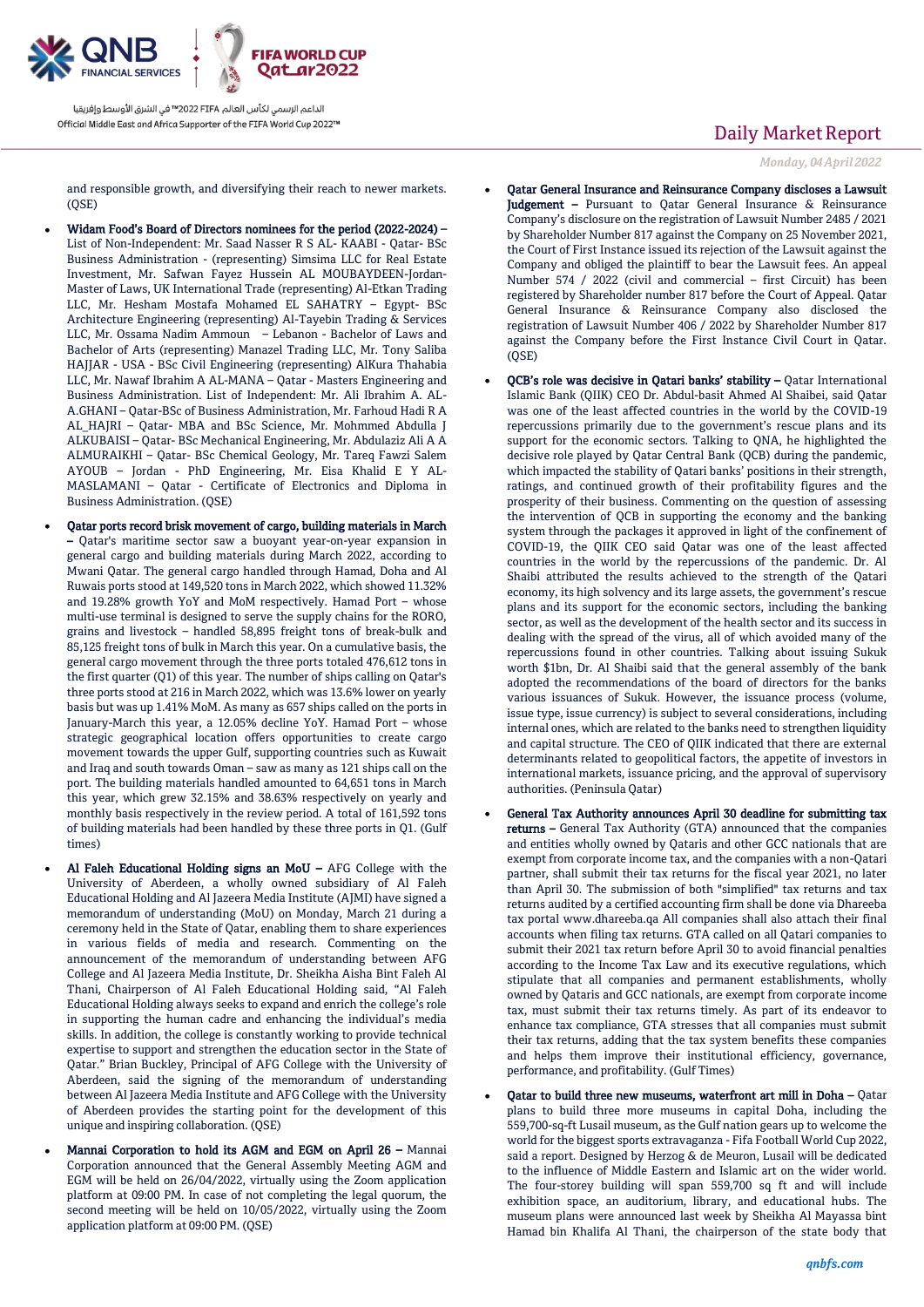

oversees the Qatar Museums, during the online Doha Forum. (Bloomberg)

### *International*

- China's manufacturing and services weaken due to COVID-19 shutdowns - Chinese manufacturing and services activity simultaneously shrank in March for the first time since 2020, official data showed Thursday, as the country's worst COVID-19 outbreak in two years brought factory closures and lockdowns for Shanghai and two other industrial centers. The world's second-largest economy revved up in January-February, with some key indicators blowing past expectations but is now at risk of slowing sharply as authorities restrict production and mobility in COVID-hit cities, including Shanghai and Shenzhen. The monthly purchasing managers' index (PMI) of the Chinese statistics agency and an industry group, the China Federation of Logistics and Purchasing fell to 49.5 from February's 50.2 on a 100-point scale. Numbers below 50 show activity contracting. Sub-indicators of new orders, new export orders, employment, production and business expectations all declined, the report said. The last time both PMI indexes simultaneously were below the 50-point mark that separates contraction from growth was in February 2020, when authorities were racing to arrest the spread of the coronavirus, first detected in the central Chinese city of Wuhan. "Even if the outbreak is brought under control soon, it will still take a while for the economy to get back on track," Julian Evans-Pritchard of Capital Economics said in a report. Most businesses in Shanghai, China's most populous city, have been ordered to close while millions of people are tested for the virus. Access to Changchun and Jilin in the northeast has been suspended, forcing automakers and other factories to shut down. (Qatar Tribune)
- Japan may expand fuel subsidy to curb energy costs Japan may expand a subsidy program for gasoline and other fuels among measures under consideration to ease soaring energy costs, the industry minister said on Sunday. The measure will be part of a fresh relief package which Japanese Prime Minister Fumio Kishida ordered his cabinet last Tuesday to put together by the end of April to cushion the economic blow from rising fuel and raw material prices. "We are concerned that the weak yen, on top of escalated prices of oil and natural gas amid the Ukraine crisis, is having a negative impact on business activities and people's daily life," Economy, Trade and Industry Minister Koichi Hagiuda told a talk show by public broadcaster NHK. To cushion the blow from higher fuel prices, the ministry may expand the subsidy scheme by lowering the base price and raising the payment ceiling, or combine the subsidy scheme with lifting a freeze on tax trigger clauses, Hagiuda said. Japan implemented a temporary subsidy program in January to mitigate a sharp rise in gasoline and other fuel prices after tight global supplies increased oil prices, with the Russian invasion of Ukraine causing a further spike in oil prices. The ceiling on the subsidy was raised fivefold to 25 yen (20 cents) a liter in March and the program was recently extended till April-end from an earlier plan of March-end. Hagiuda said the existing subsidy could be combined with the reintroduction of a "trigger clause" designed to trim taxes on gasoline and diesel when gasoline prices stay above 160 yen a liter for three months in a row. The clause was frozen to free up rebuilding funds after a 2011 earthquake and tsunami that caused nuclear meltdowns in Fukushima. (Reuters)

### *Regional*

 GCC ministers responsible for environment hold 24th meeting – Ministers responsible for the environmental affairs in the Gulf Cooperation Council (GCC) held their 24th meeting online under the presidency of the Minister of Environment, Water and Agriculture in the Kingdom of Saudi Arabia, Eng. Abdulrahman Al-Fadhley and the participation of GCC Secretary-General Dr. Nayef Al-Hajraf. The ministers congratulated leaders of GCC countries for the success of the current 42nd session of the GCC Supreme Council and for their big care and attention for the GCC process, mainly at the environmental level. They also congratulated the United Arab Emirates for its being chosen to host COP28, stressing their support and assistance to efforts in hosting this session, as well as supporting Egypt's efforts to host COP27, Saudi Press Agency (SPA) reported. The ministers discussed steps to

## Daily Market Report

*Monday, 04 April 2022*

implement the Supreme Council's 2020 resolutions related to environmental trends for GCC countries, implementing the strategic plan for the committee of ministers of environment affairs, the latest developments on launching the Gulf environmental gate, in addition to the latest developments on work progress in the green GCC initiative projects, international agreements concerned with the environment, and went over cooperation projects with the Hashemite Kingdom of Jordan, the Kingdom of Morocco, the European Union, and Pakistan in the environment field. (Bloomberg)

- CITC: Saudi Arabia's internet penetration reaches 98% The percentage of internet penetration in Saudi Arabia reached more than 98 % at the end of 2021, according to a new report. The Communications and Information Technology Commission (CITC) released recently its report on the use and penetration of internet in Saudi Arabia (Meqyas) for 2021. Madinah came first in terms of internet penetration with 99.1 %, followed by Riyadh and Hail with 98.8 %. The report showed that the purchase of goods and services topped the use of the internet in the Kingdom in 2021, with more than 70 %, followed by the download of programs and applications with around 63 %, then the download of games, movies and photos with 55.5 %. According to the report, purchases from local and global shopping websites accounted for 95.2 % and 51.4 %, respectively, of the total purchases in 2021. Clothes and shoes were the most purchased goods online, accounting for nearly 83 %. Google is the most-visited website in the Kingdom, followed by YouTube and Facebook. The average mobile internet speed reached 169.52 megabytes, compared with 97.54 megabytes a year earlier. The average fixed-line internet speed reached 96.36 megabytes, compared with 76.85 megabytes a year earlier. (Zawya)
- Saudi imports from GCC region hit SAR 4.8bn in January; UAE imports account for 59% – Saudi Arabia's imports from GCC countries rose 1% year-on-year (YoY) to SAR 4.8bn in January, according to a recent report of GASTAT. UAE accounted for 59%, or SAR 2.82bn of total Saudi imports, falling 25% YoY. Compared with December 2021, the Kingdom's imports from GCC dropped by 18%, or SAR 1.04bn. (Bloomberg)
- Yamama Cement Co. bags \$426mn from SNB to boost its new site at Al Kharj – Saudi-based Yamama Cement Co. has received financing of SR1.6bn (\$426mn) from the Saudi National Bank to boost the production capacity of its new site in Northern Halal, Al-Kharj. The amount includes a long-term financing of SR800mn and short-term financing of SR300mn, the company said in a bourse statement. The deal also includes refinancing of existing loan long-term loans amounting to SR563mn. (Bloomberg)
- Saudi stock exchange suspends shares trading of three companies The Saudi stock exchange, also known as Tadawul, has suspended the share trading of three companies for not issuing financial statements for 2021. The exchange suspended Saudi Cable Co. shares from the main market, according to a statement. It also suspended Obeikan Glass Co. and Advance International Company for Communication and Information Technology from the Nomu parallel market. The trading of these companies will be suspended from Sunday, April 03. Following one day's suspension, the company's trading in the exchange will be resumed on Monday. However, these companies should ensure to submit the 2021 financial statements before the closing on May 8. If these companies fail to submit the financial statements on that date, trading will be suspended from May 9 until they produce the 2021 results. (Bloomberg)
- World AI Show set to take place in Dubai next month World AI Show, the world's longest and continuously running AI event that highlights the latest trends and challenges in AI, ML, and RPA is now in its 35th global edition and will be taking place on May 25 – 26 at Jumeirah Emirates Towers in Dubai. It is slated to be the biggest in the series so far and will also host the 'World AI Awards' to recognize and encourage the latest innovations in the AI ecosystem. (Zawya)
- UAE: \$1.36 taxi booking service launched in Sharjah The Sharjah Roads and Transport Authority has announced a Dh5 taxi booking service for regular commuters, families, women and people of determination. A top SRTA official said that the Transportation Systems Department is constantly striving to meet the needs of its beneficiaries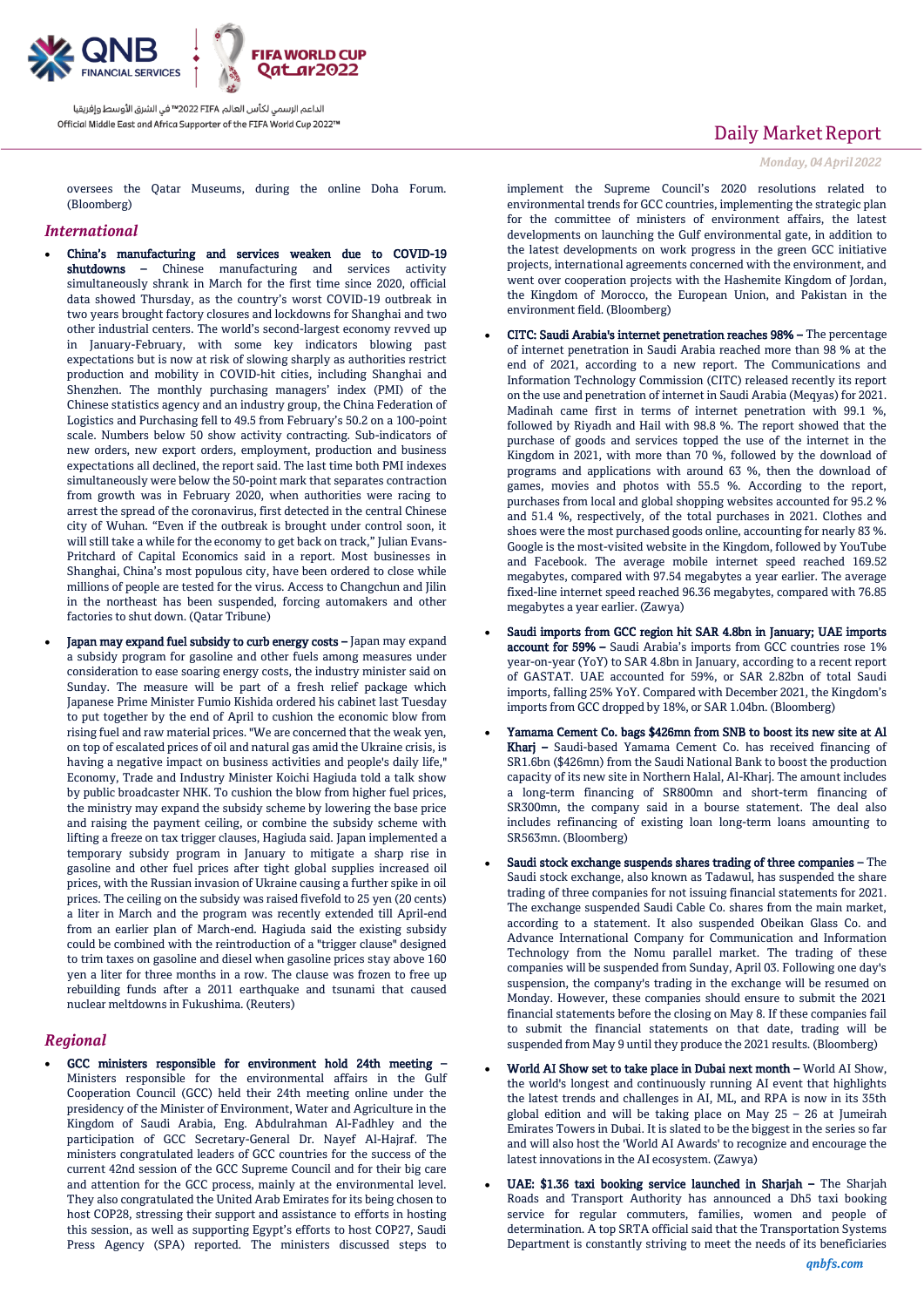

Daily Market Report

*Monday, 04 April 2022*

by providing appropriate channels for those wishing to reserve vehicles of all kinds. A fee of Dh5 will be charged for the service, while the time taken to complete the service depends on the type of vehicle. It takes 30 minutes for regular or family vehicles, while the service for women and people of determination will take one hour. (Zawya)

- Star Tech: Women duo powers e-commerce consultancy for SMEs, family offices in UAE - Shraddha Barot-Amariei and Aishwarya Chari launched 1115 Inc-the Arabian Gulf's first e-commerce consultancy for small and medium enterprises (SMEs) and family offices -in October 2021. As per a new analysis from the Dubai Chamber of Commerce and Industry, the UAE retail e-commerce market reached a record \$3.9 (Dh14.32) bn in 2020, a 53 % YoY increase driven by the Covid-19-led digital shift. Data shows that e-commerce accounted for an 8 % share of the retail market during the same year. The raging viral outbreak triggered an idea among the two that e-commerce is here to stay and it's imperative to get into that space at the earliest. A survey report illustrates that the retail sector is likely to report stupendous growth over the coming years. It is likely to reach \$63.8 (Dh234.34) bn by 2023 and retail e-commerce is forecast to grow by 78 % between 2018 and 2023. (Zawya)
- EOFlow to Supply KRW48.8bn Worth of EOPatch to Gulf Drug of UAE EOFlow Co., a provider of wearable drug delivery solutions, announced on March 31 that it has signed a contract with Gulf Drug of the United Arab Emirates (UAE) to supply 48.8bn Won (US\$40mn) worth of EOPatch, a disposable and wearable insulin pump, over the course of five years. The company said the contract amount is equivalent to 7,043 percent of its entire sales last year. Through this contract, Gulf Drug will be granted exclusive sales rights for the innovative wearable insulin pump EOPatch in the Gulf Cooperation Council (GCC) for five years. (Bloomberg)
- Bahrain Bourse 'to list five state companies this year' The public will be offered shareholding in five government-run companies this year, according to Shaikh Khalifa bin Ebrahim Al Khalifa, the top official of Bahrain Bourse (BHB). Shaikh Khalifa said this during the just concluded Arab Federation of Capital Markets (AFCM) Annual Conference hosted by Bahrain. "The initial public offering strategy focuses on developing the financial market sector by encouraging public subscriptions and listing more companies, including small and medium-sized companies," he added. (Zawya)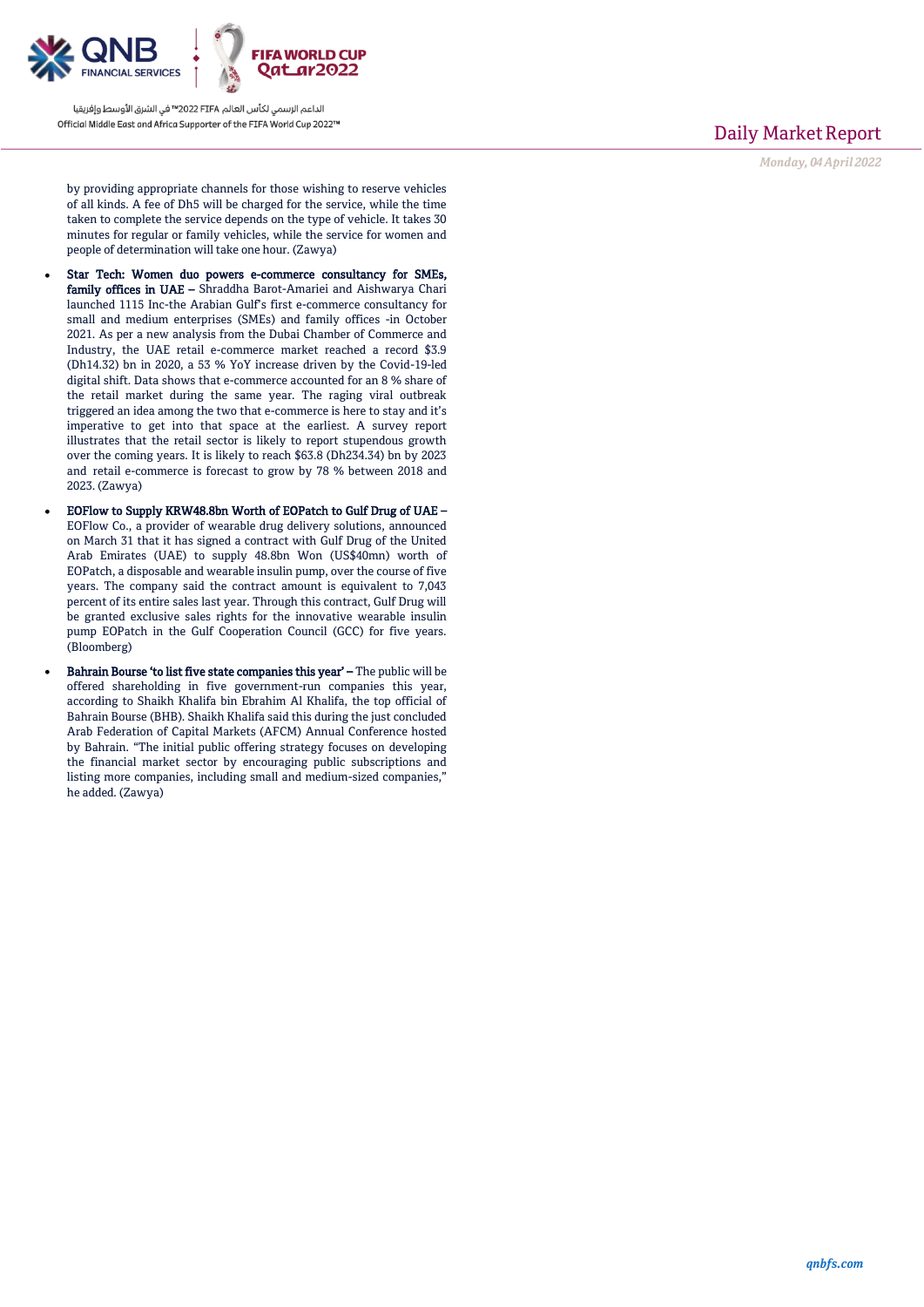

# Daily Market Report

*Monday, 04 April 2022*

## *Rebased Performance*





#### *Source: Bloomberg*

| <b>Asset/Currency Performance</b>    | Close ( \$) | 1D%   | WTD%   | YTD%  |  |  |
|--------------------------------------|-------------|-------|--------|-------|--|--|
| Gold/Ounce                           | 1,925.68    | (0.6) | (1.7)  | 5.3   |  |  |
| Silver/Ounce                         | 24.63       | (0.7) | (3.5)  | 5.7   |  |  |
| Crude Oil (Brent)/Barrel (FM Future) | 104.39      | (3.3) | (13.5) | 34.2  |  |  |
| Crude Oil (WTI)/Barrel (FM Future)   | 99.27       | (1.0) | (12.8) | 32.0  |  |  |
| Natural Gas (Henry Hub)/MMBtu        | 5.39        | (1.8) | (1.1)  | 47.3  |  |  |
| LPG Propane (Arab Gulf)/Ton          | 137.13      | (2.6) | (8.1)  | 22.2  |  |  |
| LPG Butane (Arab Gulf)/Ton           | 147.25      | (6.8) | (14.9) | 5.7   |  |  |
| Euro                                 | 1.10        | (0.2) | 0.5    | (2.9) |  |  |
| Yen                                  | 122.52      | 0.7   | 0.4    | 6.5   |  |  |
| GBP                                  | 1.31        | (0.2) | (0.5)  | (3.1) |  |  |
| CHF                                  | 1.08        | (0.3) | 0.5    | (1.4) |  |  |
| <b>AUD</b>                           | 0.75        | 0.2   | (0.3)  | 3.2   |  |  |
| <b>USD Index</b>                     | 98.63       | 0.3   | (0.2)  | 3.1   |  |  |
| <b>RUB</b>                           | 118.69      | 0.0   | 0.0    | 58.9  |  |  |
| <b>BRL</b>                           | 0.21        | 1.8   | 1.8    | 19.6  |  |  |
| Source: Bloomberg                    |             |       |        |       |  |  |

### *Source: Bloomberg*

| <b>Global Indices Performance</b> | Close       | 1D%*  | WTD%* | YTD%*  |
|-----------------------------------|-------------|-------|-------|--------|
| <b>MSCI</b> World Index           | 3,057.07    | 0.1   | 0.3   | (5.4)  |
| DJ Industrial                     | 34,818.27   | 0.4   | (0.1) | (4.2)  |
| <b>S&amp;P 500</b>                | 4,545.86    | 0.3   | 0.1   | (4.6)  |
| NASDAQ 100                        | 14,261.50   | 0.3   | 0.7   | (8.8)  |
| STOXX 600                         | 458.34      | 0.2   | 1.5   | (8.9)  |
| <b>DAX</b>                        | 14,446.48   | (0.2) | 1.4   | (11.3) |
| <b>FTSE 100</b>                   | 7,537.90    | 0.0   | 0.0   | (1.2)  |
| <b>CAC 40</b>                     | 6,684.31    | (0.0) | 2.4   | (9.4)  |
| Nikkei                            | 27,665.98   | (1.4) | (2.1) | (9.7)  |
| <b>MSCI EM</b>                    | 1,145.85    | 0.4   | 1.9   | (7.0)  |
| <b>SHANGHAI SE Composite</b>      | 3,282.72    | 0.6   | 2.2   | (9.9)  |
| <b>HANG SENG</b>                  | 22,039.55   | 0.2   | 2.9   | (6.2)  |
| <b>BSE SENSEX</b>                 | 59,276.69   | 1.2   | 3.8   | (0.2)  |
| Bovespa                           | 1,21,570.15 | 1.9   | 3.6   | 37.1   |
| <b>RTS</b>                        | 1,033.58    | 1.2   | 24.6  | (35.2) |

*Source: Bloomberg (\*\$ adjusted returns)*